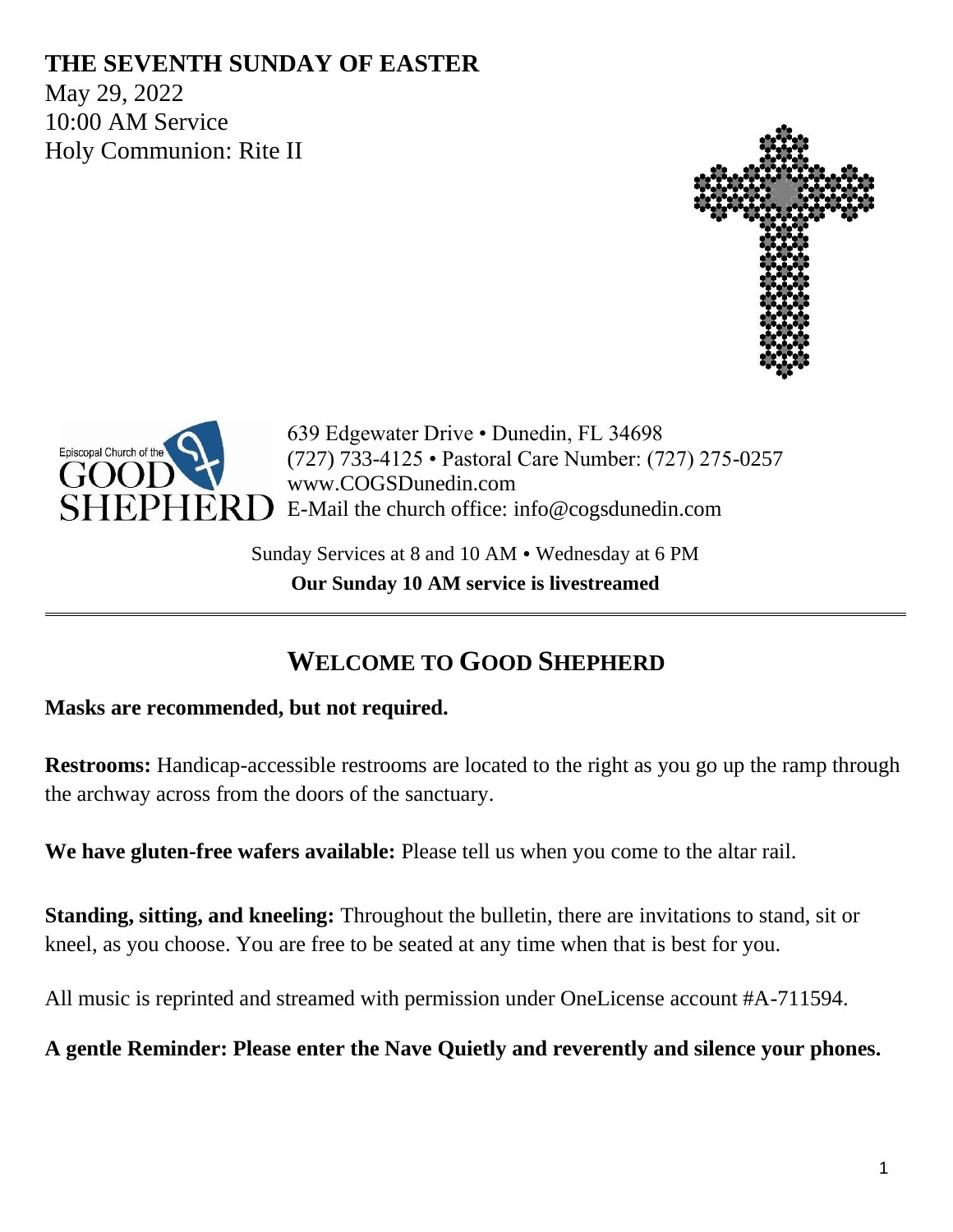## **GATHERING FOR WORSHIP**

**VOLUNTARY** Processional in C Hal H. Hopson

*[During the Voluntary, please prepare for worship by observing attentive silence.]* **WELCOME AND ANNOUNCEMENTS**

**ENTRANCE HYMN H-494** Crown Him with Many Crowns DIADEMATA

 $(st. 1, 3, 4, 5)$ **Crown him with many crowns, the Lamb upon his throne; Hark! how the heavenly anthem drowns all music but its own; awake, my soul, and sing of him who died for thee, and hail him as thy matchless King through all eternity.**

**Crown him the Lord of life, who triumphed over the grave, and rose victorious in the strife for those he came to save; his glories now we sing, who died, and rose on high, who died, eternal life to bring, and lives that death may die.**

**Crown him of lords the Lord, who over all doth reign, who once on earth, the incarnate Word, for ransomed sinners slain, now lives in realms of light, where saints with angels sing their songs before him day and night, their God, Redeemer, King.**

**Crown him the Lord of heaven, enthroned in worlds above; crown him the King, to whom is given, the wondrous name of Love. Crown him with many crowns, as thrones before him fall, crown him, ye kings, with many crowns, for he is King of all.**

#### **THE OPENING ACCLAMATION**

*Celebrant* Alleluia. Christ is risen. *People* **The Lord is risen indeed. Alleluia.**

#### **COLLECT FOR PURITY**

*All* **Almighty God, to you all hearts are open, all desires known, and from you no secrets are hid: Cleanse the thoughts of our hearts by the inspiration of your Holy Spirit, that we may perfectly love you, and worthily magnify your holy Name; through Christ our Lord. Amen.**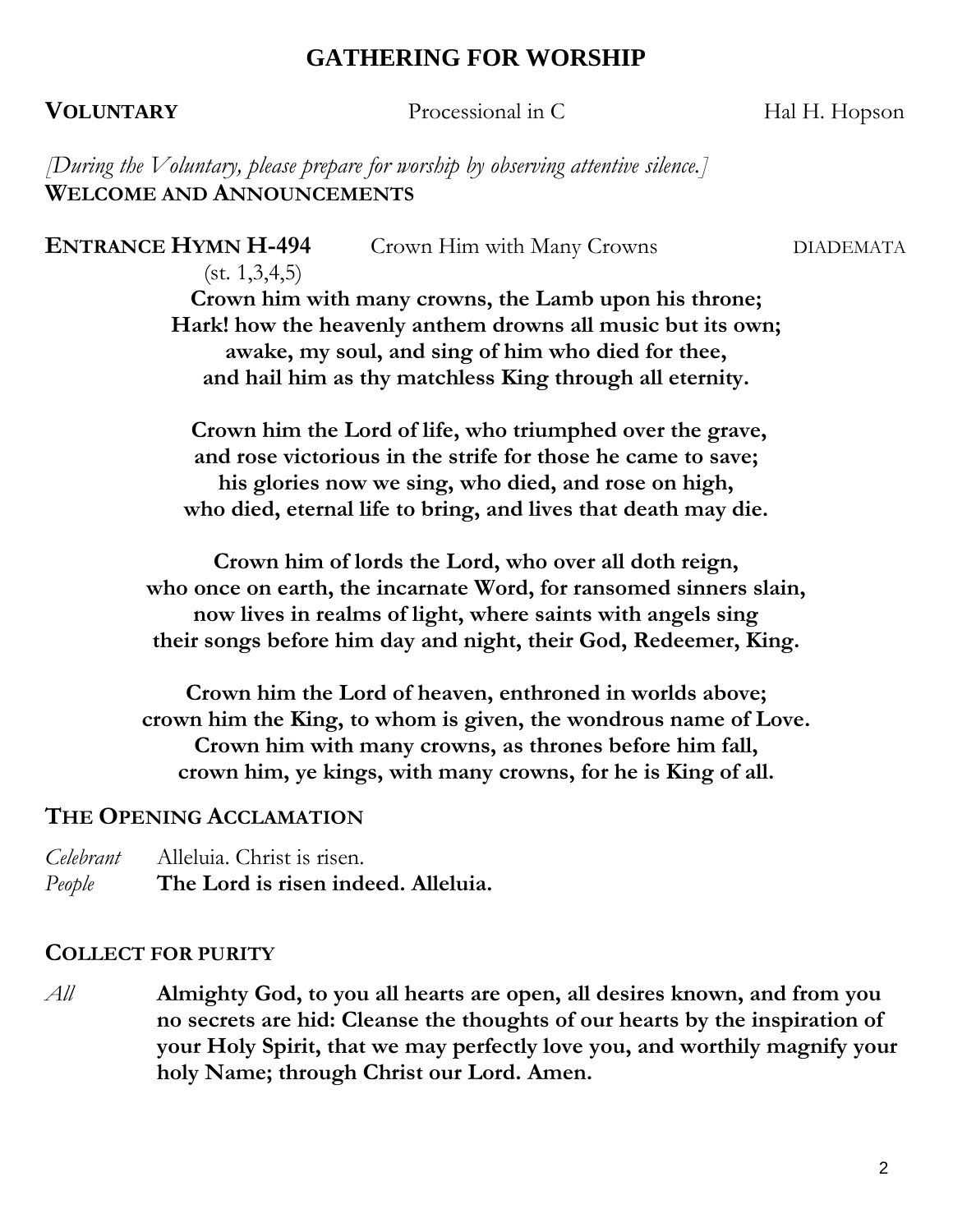#### **We know that Christ is raised and dies no more. Embraced by death he broke its fearful hold; And our despair he turned to blazing joy. Alleluia! Alleluia! Amen.**

**The Father's splendor clothes the Son with life. The Spirit's power shakes the Church of God. Baptized we live with God the Three in One. Alleluia! Alleluia!** 

#### **THE COLLECT OF THE DAY**

*Celebrant* The Lord be with you.

*People* **And also with you.**

*Celebrant* Let us pray… O God, the King of glory, you have exalted your only Son Jesus Christ with great triumph to your kingdom in heaven: Do not leave us comfortless, but send us your Holy Spirit to strengthen us, and exalt us to that place where our Savior Christ has gone before; who lives and reigns with you and the Holy Spirit, one God, in glory everlasting.

*All* **AMEN**.

# **THE WORD OF GOD**

*The people sit.*

#### **THE FIRST READING** Acts 16:16-34

*Lector The First Reading is taken from Acts chapter 16…*

With Paul and Silas, we came to Philippi in Macedonia, a Roman colony, and, as we were going to the place of prayer, we met a slave girl who had a spirit of divination and brought her owners a great deal of money by fortune-telling. While she followed Paul and us, she would cry out, "These men are slaves of the Most High God, who proclaim to you a way of salvation." She kept doing this for many days. But Paul, very much annoyed, turned and said to the spirit, "I order you in the name of Jesus Christ to come out of her." And it came out that very hour. But when her owners saw that their hope of making money was gone, they seized Paul and Silas and dragged them into the marketplace before the authorities. When they had brought them before the magistrates, they said, "These men are disturbing our city; they are Jews and are advocating customs that are not lawful for us as Romans to adopt or observe." The crowd joined in attacking them, and the magistrates had them stripped of their clothing and ordered them to be beaten with rods. After they had given them a severe flogging, they threw them into prison and ordered the jailer to keep them securely. Following these instructions, he put them in the innermost cell and fastened their feet in the stocks. About midnight Paul and Silas were praying and singing hymns to God, and the prisoners were listening to them. Suddenly there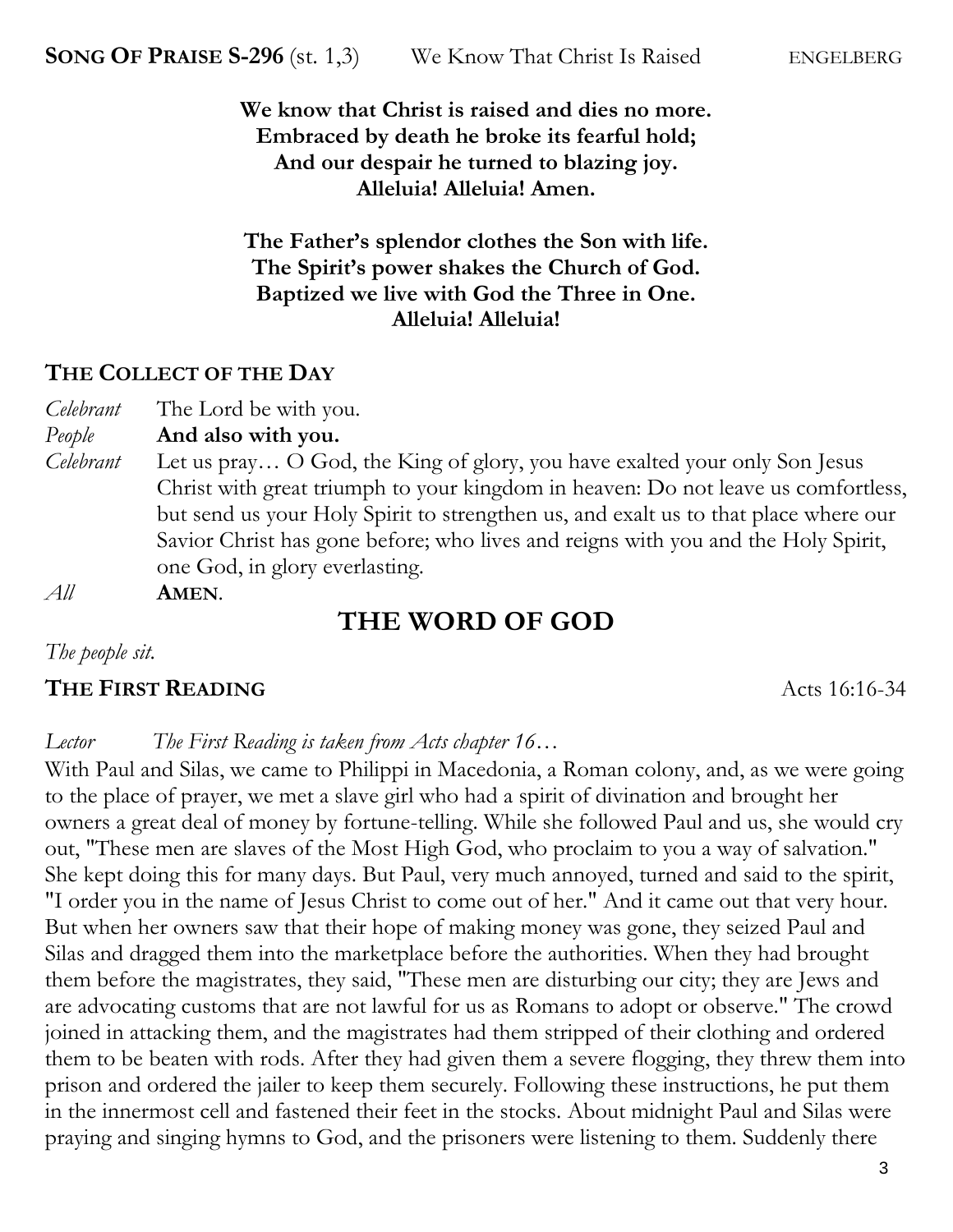was an earthquake, so violent that the foundations of the prison were shaken; and immediately all the doors were opened and everyone's chains were unfastened. When the jailer woke up and saw the prison doors wide open, he drew his sword and was about to kill himself, since he supposed that the prisoners had escaped. But Paul shouted in a loud voice, "Do not harm yourself, for we are all here." The jailer called for lights, and rushing in, he fell down trembling before Paul and Silas. Then he brought them outside and said, "Sirs, what must I do to be saved?" They answered, "Believe on the Lord Jesus, and you will be saved, you and your household." They spoke the word of the Lord to him and to all who were in his house. At the same hour of the night he took them and washed their wounds; then he and his entire family were baptized without delay. He brought them up into the house and set food before them; and he and his entire household rejoiced that he had become a believer in God. *Lector* The Word of the Lord.

*People* **Thanks be to God.**

#### **PSALM 97** WINCHESTER NEW

**God rules the world; let earth rejoice, Let all the isles praise God alone; Dark clouds surround you: righteousness is the foundation of your throne.**

**The hills and mountains melt like wax before the Lord of all the earth; Your glory has been seen by all; the heavens themselves declare your worth.**

**You are supreme, above the earth, beyond whatever gods may be; You love the good, protect your saints, and save us from our enemy.**

**Light has sprung up for all the just and joy for those whose hearts are true; Rejoice, then, in God's holy Name; O Lord, we give all praise to you.** 

**THE SECOND READING** Revelation 22:12-14,16-17,20-21

### *Lector The Second Reading is taken from Revelation chapter 22…*

At the end of the visions I, John, heard these words: "See, I am coming soon; my reward is with me, to repay according to everyone's work. I am the Alpha and the Omega, the first and the last, the beginning and the end." Blessed are those who wash their robes, so that they will have the right to the tree of life and may enter the city by the gates. "It is I, Jesus, who sent my angel to you with this testimony for the churches. I am the root and the descendant of David, the bright morning star." The Spirit and the bride say, "Come." And let everyone who hears say, "Come." And let everyone who is thirsty come. Let anyone who wishes take the water of life as a gift. The one who testifies to these things says, "Surely I am coming soon." Amen. Come, Lord Jesus! The grace of the Lord Jesus be with all the saints. Amen.

*Lector* The Word of the Lord.

*People* **Thanks be to God.**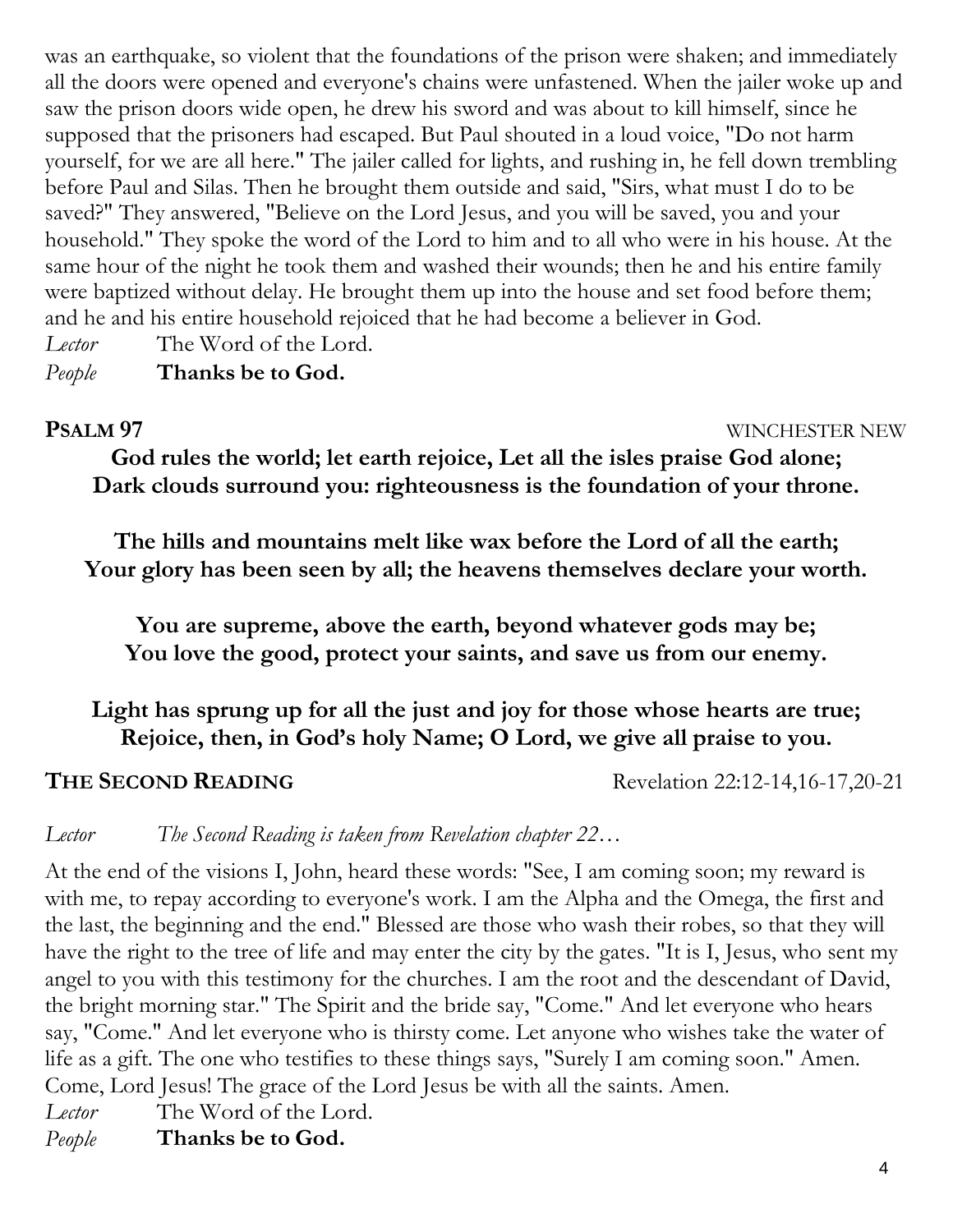### **THE GOSPEL ACCLAMATION** Blessed Jesus at Thy Word LIEBSTER JESU

# **Blessèd Jesus, at thy word we are gathered all to hear thee; let our hearts and souls be stirred now to seek and love and fear thee; by thy teachings pure and holy, drawn from earth to love thee solely.**

## **THE GOSPEL** John 17:20-26

*Deacon* The Holy Gospel of our Lord Jesus Christ according to John.<br>People **Glory to you, Lord Christ.** *People* **Glory to you, Lord Christ.**

*Deacon* Jesus prayed for his disciples, and then he said. "I ask not only on behalf of these, but also on behalf of those who will believe in me through their word, that they may all be one. As you, Father, are in me and I am in you, may they also be in us, so that the world may believe that you have sent me. The glory that you have given me I have given them, so that they may be one, as we are one, I in them and you in me, that they may become completely one, so that the world may know that you have sent me and have loved them even as you have loved me. Father, I desire that those also, whom you have given me, may be with me where I am, to see my glory, which you have given me because you loved me before the foundation of the world. "Righteous Father, the world does not know you, but I know you; and these know that you have sent me. I made your name known to them, and I will make it known, so that the love with which you have loved me may be in them, and I in them."

*Deacon* The Gospel of the Lord. *People* **Praise to you, Lord Christ.** *The people sit.*

*All stand as able.*

**SERMON** The Rev. Whitney Burton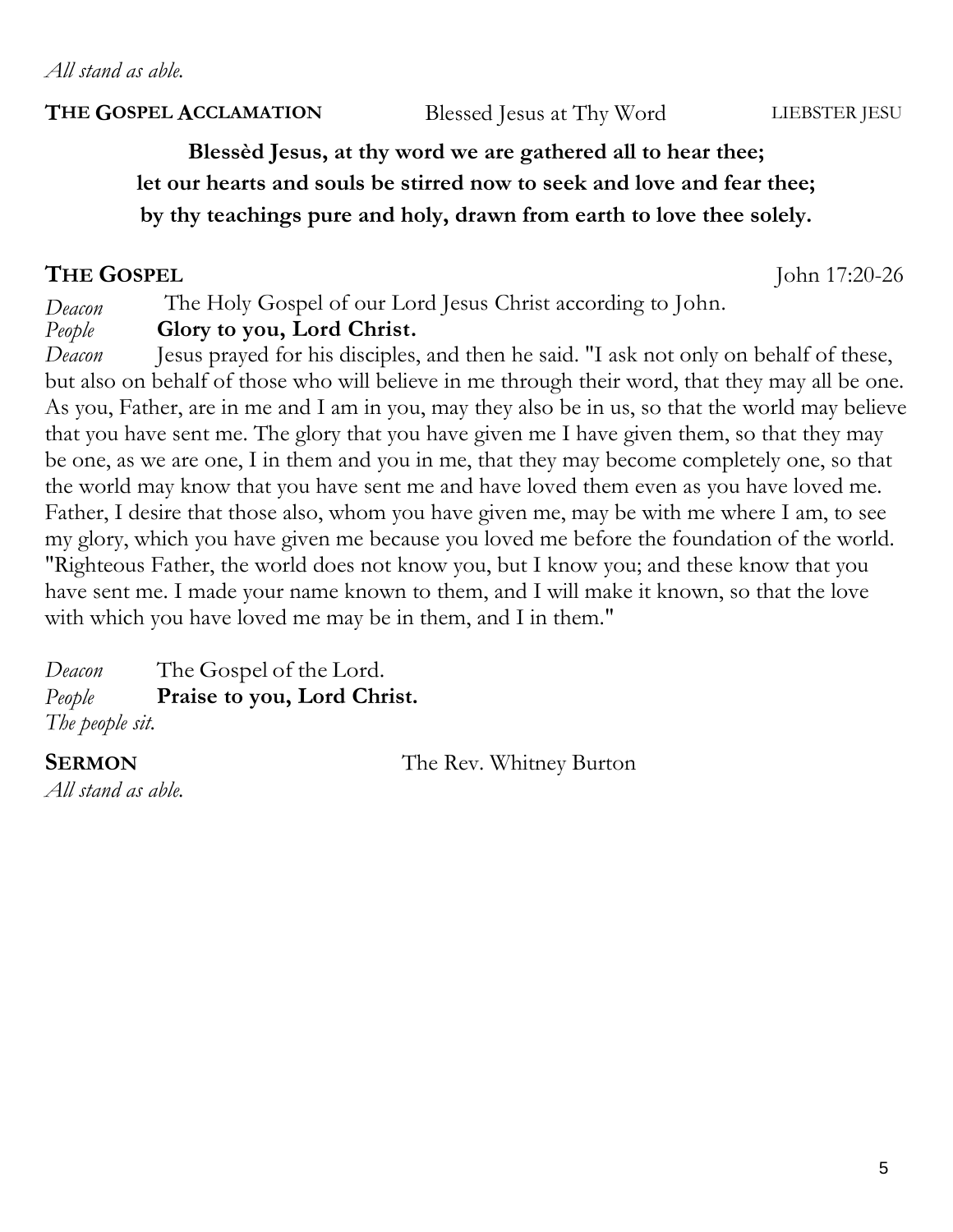### **THE NICENE CREED**

*People* **We believe in one God, the Father, the Almighty, maker of heaven and earth, of all that is, seen and unseen. We believe in one Lord, Jesus Christ, the only Son of God, eternally begotten of the Father, God from God, Light from Light, true God from true God, begotten, not made, of one Being with the Father. Through him all things were made. For us and for our salvation he came down from heaven: by the power of the Holy Spirit he became incarnate from the Virgin Mary, and was made man. For our sake he was crucified under Pontius Pilate; he suffered death and was buried. On the third day he rose again in accordance with the Scriptures; he ascended into heaven and is seated at the right hand of the Father. He will come again in glory to judge the living and the dead, and his kingdom will have no end. We believe in the Holy Spirit, the Lord, the giver of life, who proceeds from the Father and the Son. With the Father and the Son he is worshiped and glorified. He has spoken through the Prophets. We believe in one holy catholic and apostolic Church. We acknowledge one baptism for the forgiveness of sins. We look for the resurrection of the dead, and the life of the world to come. Amen.**

### **THE PRAYERS OF THE PEOPLE** *Please sit, stand, or kneel, as you prefer.*

- *Deacon* Let us pray for the Church and for the world.
- *Lector* Grant, Almighty God, that all who confess your Name may be united in your truth, live together in your love, and reveal your glory in the world. *Silence*
- *Lector* Lord, in your mercy
- *People* **Hear our prayer.**
- *Lector* Guide the people of this land, and of all the nations, in the ways of justice and peace; that we may honor one another and serve the common good. *Silence*
- *Lector* Lord, in your mercy

### *People* **Hear our prayer.**

- *Lector* Give us all a reverence for the earth as your own creation, that we may use its resources rightly in the service of others and to your honor and glory. *Silence*
- *Lector* Lord, in your mercy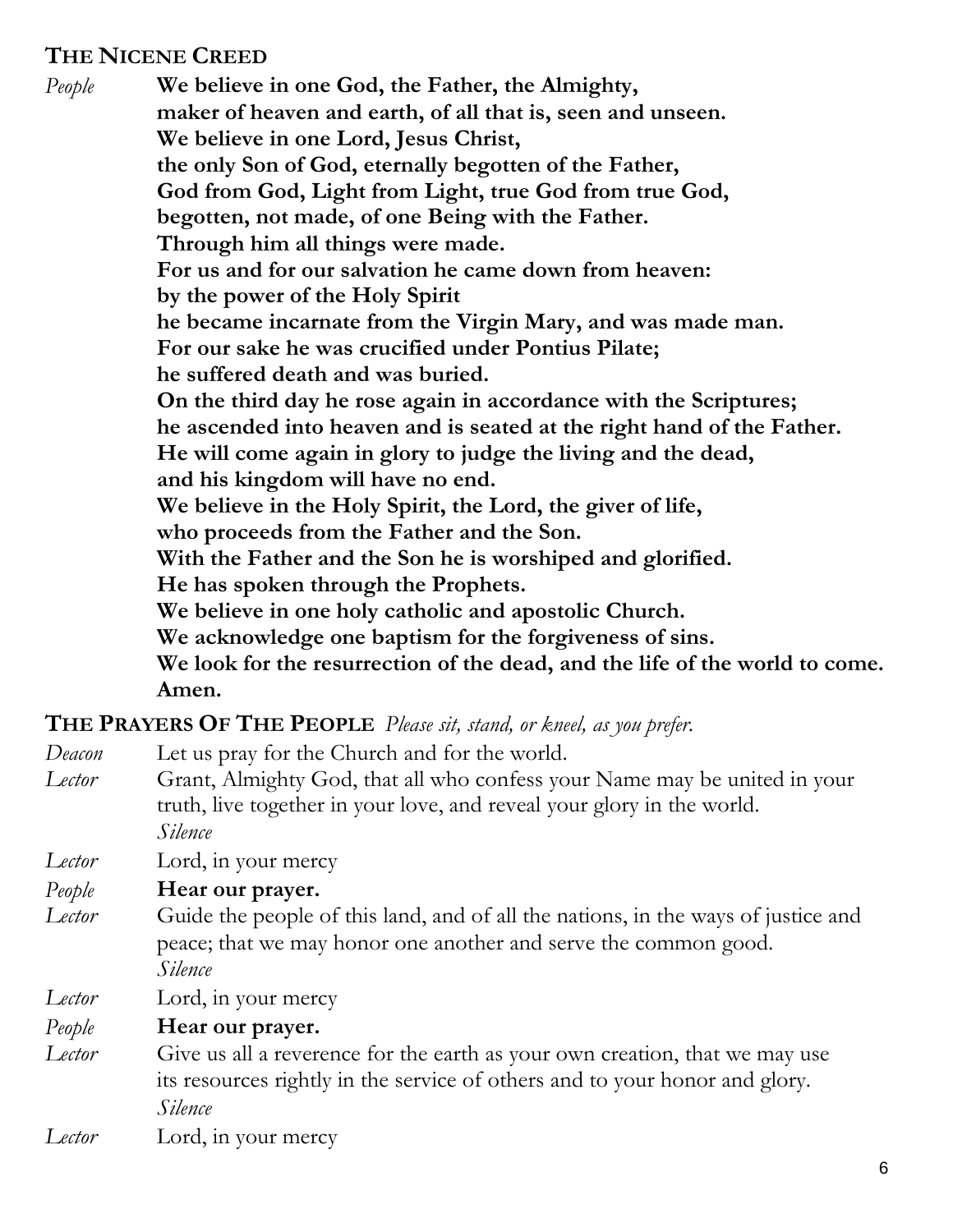### *People* **Hear our prayer.**

*Lector* Bless all whose lives are closely linked with ours, and grant that we may serve Christ in them, and love one another as he loves us. We give you thanks for all the blessings of this life, especially the flowers given today to the Glory of God, and in memory of beloved husband and father Nicholas A. Punch, and for the birthdays this week for Cathy Jacobson, Terry Kirk, Jeannette McDonald, Judith Kern-Bertram, Connie Rieben, Cheryl Sharpe, Martha Howarth, and Jocelyn Frenette, and for the anniversaries of James & Rose Acre, and Kenneth & Peggy Tomlinson.

*Silence*

*Lector* Lord, in your mercy

*People* **Hear our prayer.**

*Lector* Comfort and heal all those who suffer in body, mind, or spirit; especially ... [*add names from notebook*] and those we now name aloud or in our hearts [*leave time*, give them courage and hope in their troubles, and bring them the joy of your salvation.

*Silence*

- *Lector* Lord, in your mercy
- *People* **Hear our prayer.**
- *Lector* We commend to your mercy all who have died, (especially . . . [*add names from notebook*]) and those we now name aloud or in our hearts [*leave time*] that your will for them may be fulfilled; and we pray that we may share with all your saints in your eternal kingdom.

*Silence*

Lord, in your mercy

### *People* **Hear our prayer.**

*The Celebrant adds a concluding collect.* 

## **THE GREETING OF PEACE**

- *Celebrant* The peace of the Lord be always with you.
- *People* **And also with you.**

*All may greet one another in the name of the Lord.*

# **THE HOLY COMMUNION**

## **OFFERTORY SENTENCE**

**OFFERTORY** For Those Who Serve Joseph M. Martin *All stand as able.* For Those Who Serve Joseph M. Martin *All stand as able. All stand as able.* Julian Guini, Solo

### **THE PRESENTATION**

*Deacon* We gladly present the fruits of our lives to the God who creates us, redeems us and sustains us. May we have the grace to use them to heal God's world.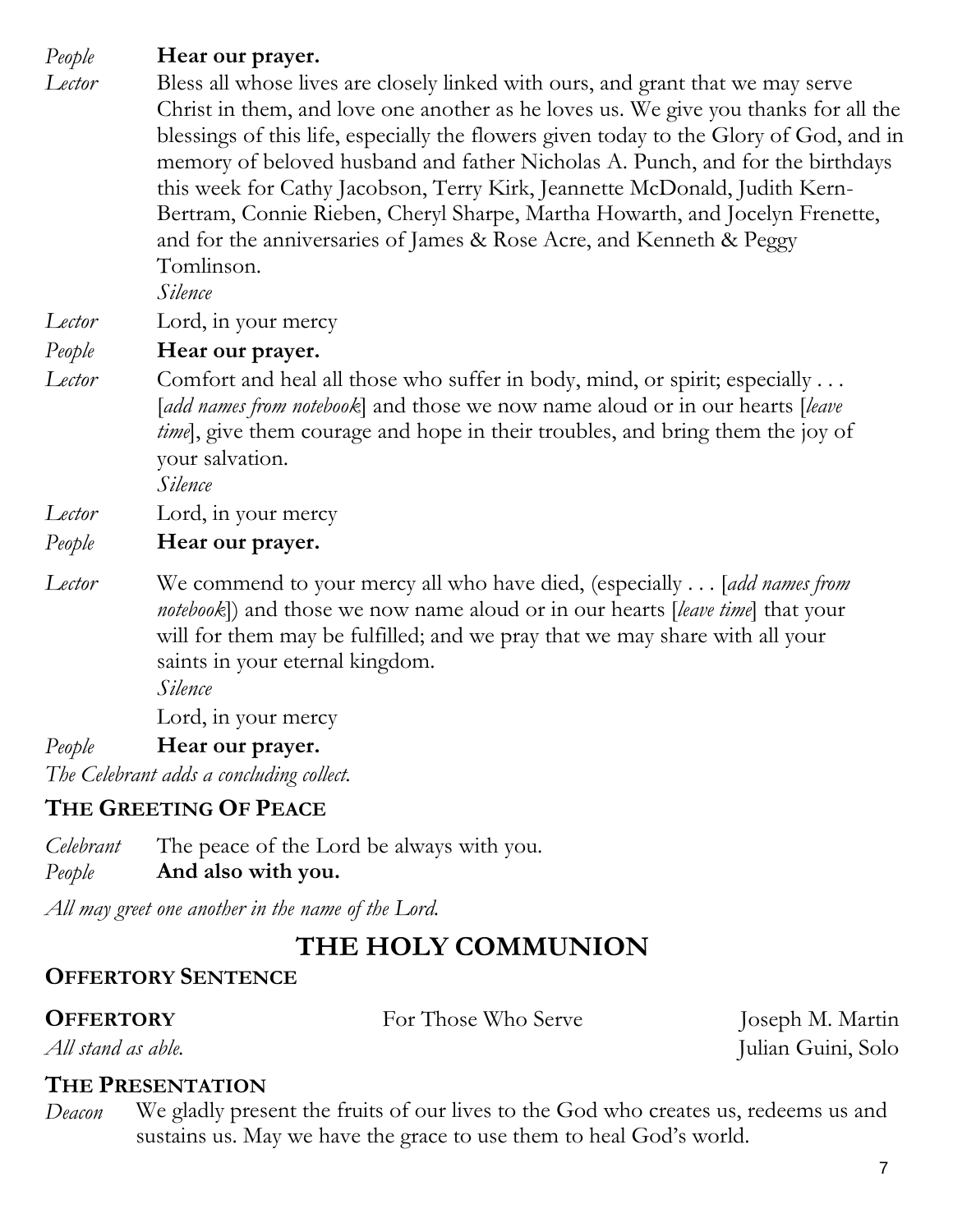**Praise God, from whom all blessings flow; praise God, all creatures here below;**

**Alleluia! Alleluia!** 

**Praise God, the source of all our gifts!**

**Praise Jesus Christ, whose power up-lifts!**

**Praise the Spirit, Holy Spirit!**

**Alleluia! Alleluia! Alleluia!**

**THE GREAT THANKSGIVING:** Eucharistic Prayer B

*Celebrant* The Lord be with you. *People* **And also with you.** *Celebrant* Lift up your hearts. *People* **We lift them to the Lord.** *Celebrant* Let us give thanks to the Lord our God. *People* **It is right to give him thanks and praise.** *Celebrant* (*Here a proper preface is read.)* Therefore, we praise you, joining our voices with Angels and Archangels and with all the company of heaven, who for ever sing this hymn to proclaim the glory of your Name: *All* **Holy, holy, holy Lord, God of power and might, S-129 heaven and earth are full of your glory. Hosanna in the highest. Blessed is he who comes in the name of the Lord. Hosanna in the highest.** 

### *The Celebrant continues*

We give thanks to you, O God, for the goodness and love which you have made known to us in creation; in the calling of Israel to be your people; in your Word spoken through the prophets; and above all in the Word made flesh, Jesus, your Son. For in these last days you sent him to be incarnate from the Virgin Mary, to be the Savior and Redeemer of the world. In him, you have delivered us from evil, and made us worthy to stand before you. In him, you have brought us out of error into truth, out of sin into righteousness, out of death into life. On the night before he died for us, our Lord Jesus Christ took bread; and when he had given thanks to you, he broke it, and gave it to his disciples, and said, "Take, eat: This is my Body, which is given for you. Do this for the remembrance of me." After supper he took the cup of wine; and when he had given thanks, he gave it to them, and said, "Drink this, all of you: This is my Blood of the new Covenant, which is shed for you and for many for the forgiveness of sins. Whenever you drink it, do this for the remembrance of me." Therefore, according to his command, O Father,

*Celebrant and People* **We remember his death, We proclaim his resurrection, We await his coming in glory;**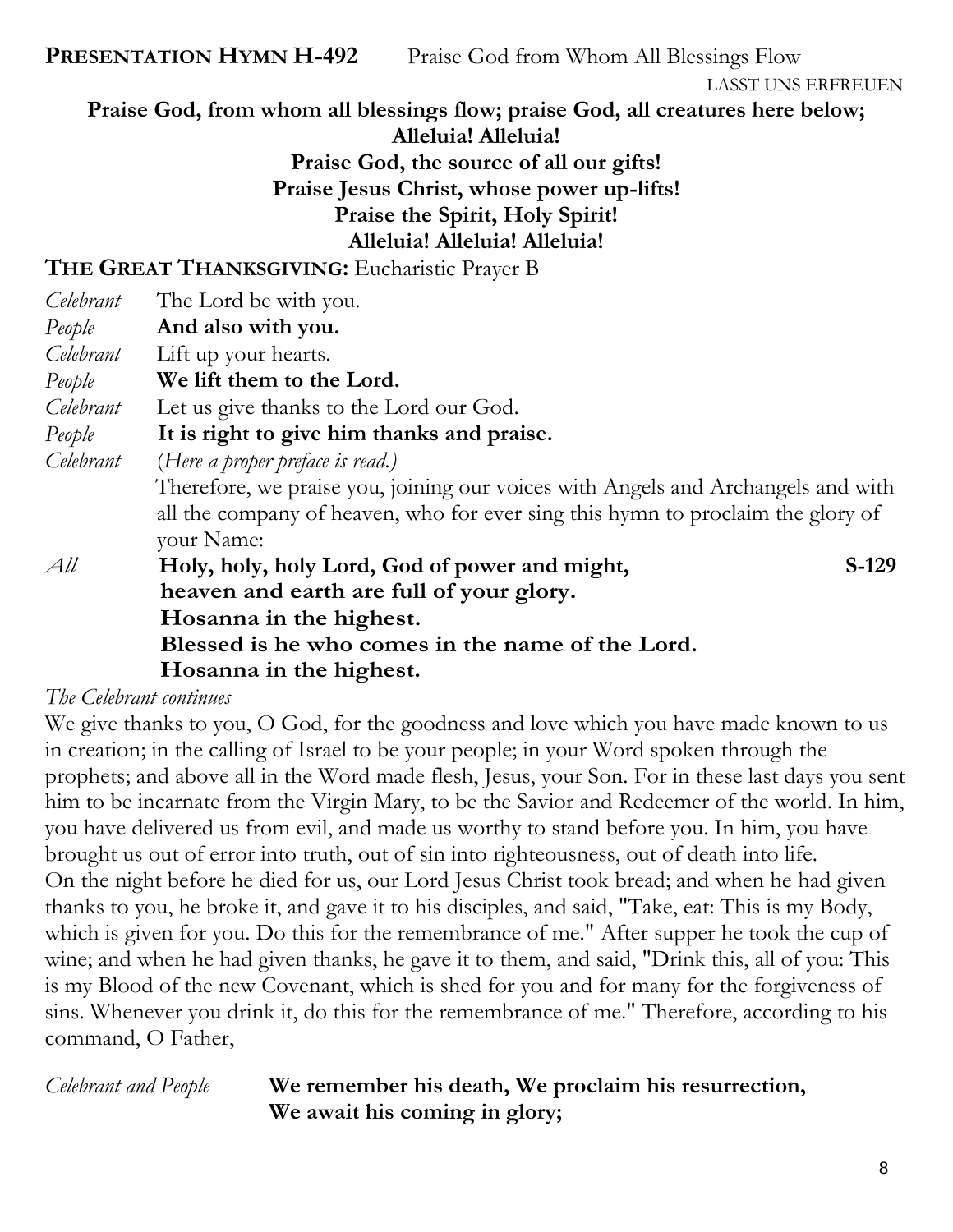#### *The Celebrant continues*

And we offer our sacrifice of praise and thanksgiving to you, O Lord of all; presenting to you, from your creation, this bread and this wine.

We pray you, gracious God, to send your Holy Spirit upon these gifts that they may be the Sacrament of the Body of Christ and his Blood of the new Covenant. Unite us to your Son in his sacrifice, that we may be acceptable through him, being sanctified by the Holy Spirit. In the fullness of time, put all things in subjection under your Christ, and bring us to that heavenly country where, with  $\lceil \cdot \cdot \rceil$  and all your saints, we may enter the everlasting heritage of your sons and daughters; through Jesus Christ our Lord, the firstborn of all creation, the head of the Church, and the author of our salvation.

By him, and with him, and in him, in the unity of the Holy Spirit all honor and glory is yours, Almighty Father, now and for ever.

*All* **Amen.** 

## **THE LORD'S PRAYER**

*Celebrant* And now as our Savior Christ has taught us, we are bold to say, *People* **Our Father, who art in heaven, hallowed be thy Name, thy kingdom come, thy will be done, on earth as it is in heaven. Give us this day our daily bread. And forgive us our trespasses, as we forgive those who trespass against us. And lead us not into temptation, but deliver us from evil. For thine is the kingdom, and the power, and the glory, for ever and ever. Amen.**

### **THE BREAKING OF THE BREAD**

*The Celebrant breaks the consecrated bread. A period of silence is kept.*

**THE FRACTION ANTHEM S-154** Christ Our Passover David Hurd

**Alleluia, alleluia, alleluia. Christ our Passover is sacrificed for us; therefore let us keep the feast. Alleluia, alleluia, alleluia.**

*Celebrant* The Gifts of God for the People of God. *All are invited to receive the Sacrament in one kind. If you desire a blessing instead, cross your arms over your chest.*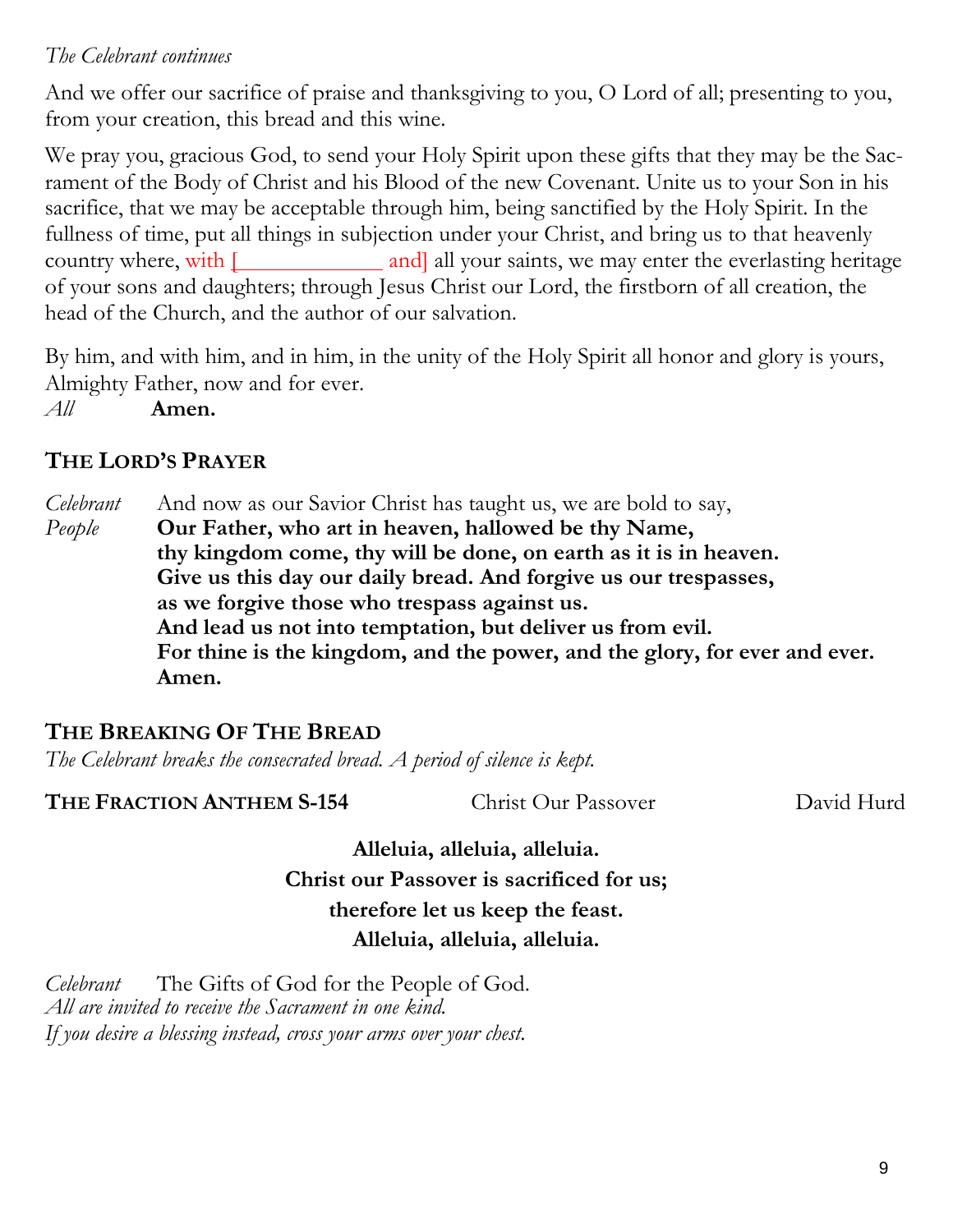#### **COMMUNION** Alleluia! We Sing a Song of Thankful Praise Hal H. Hopson

*(All sing this refrain, the cantor sings the verses)*



**POST COMMUNION HYMN H-214** (st. 1,4) Hail the Day That Sees Him Rise LLANFAIR

**Hail the day that sees him rise, Alleluia! glorious to his native skies; Alleluia! Christ, awhile to mortals given, Alleluia! enters now the highest heaven! Alleluia!**

**Lord beyond our mortal sight, Alleluia! raise our hearts to reach thy height, Alleluia! there thy face unclouded see, Alleluia! find our heaven of heavens in thee. Alleluia!**

#### **THE PRAYER AFTER COMMUNION**

*Celebrant* Let us pray…

*All* **Almighty and everliving God, we thank you for feeding us with the spiritual food of the most precious Body and Blood of your Son our Savior Jesus Christ; and for assuring us in these holy mysteries that we are living members of the Body of your Son, and heirs of your eternal kingdom. And now, Father, send us out to do the work you have given us to do, to love and serve you as faithful witnesses of Christ our Lord. To him, to you, and to the Holy Spirit, be honor and glory, now and for ever. Amen.**

**THE BLESSING**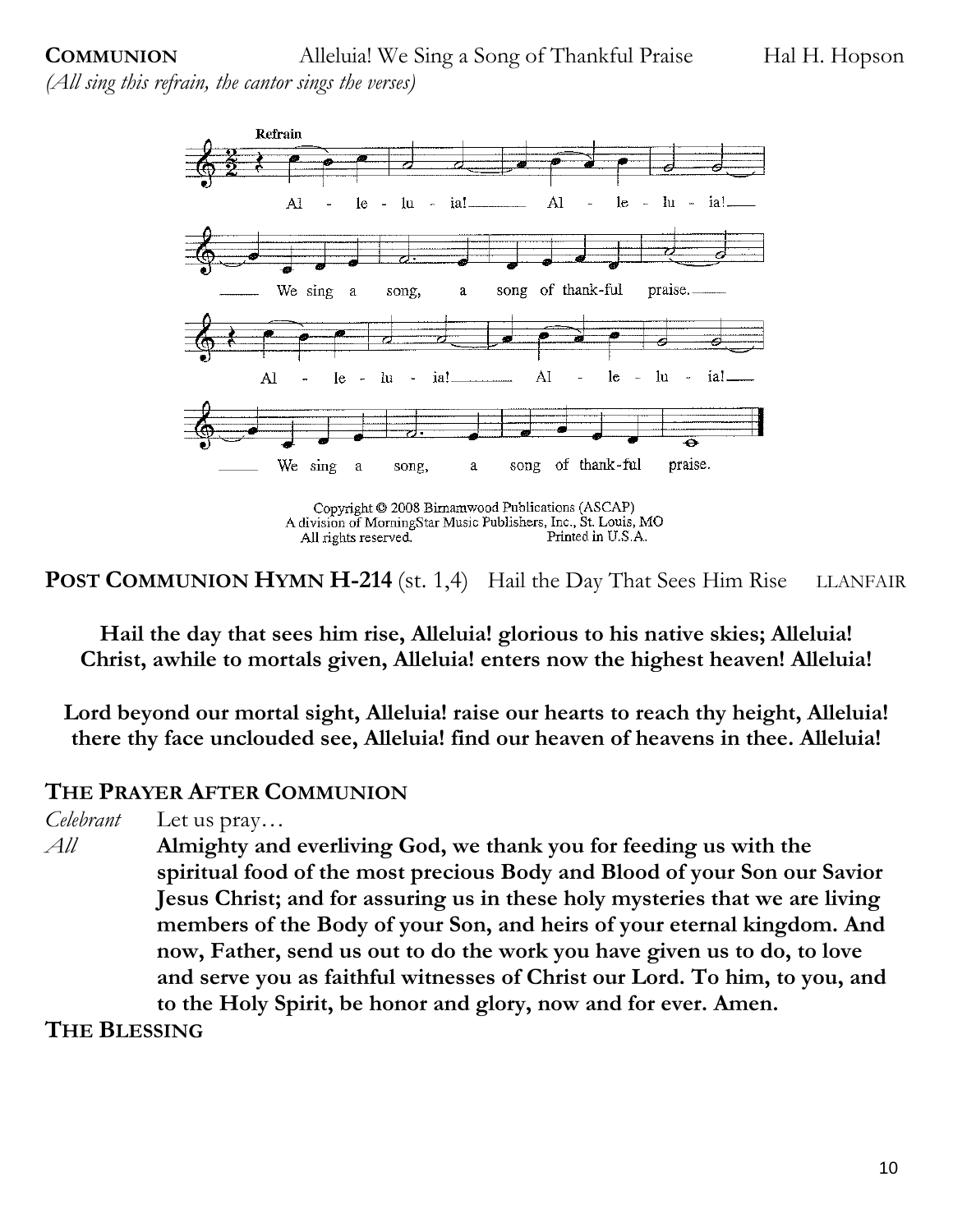**O beautiful for spacious skies, for amber waves of grain; for purple mountain majesties above the fruited plain! America! America! God shed His grace on thee, and crown thy good with brotherhood from sea to shining sea!**

**O beautiful for heroes proved in liberating strife, who more than self their country loved, and mercy more than life! America! America! God mend thine every flaw, confirm thy soul in self-control, thy liberty in law.**

**O beautiful for patriot dream that sees beyond the years thine alabaster cities gleam, undimmed by human tears! America! America! God shed his grace on thee, and crown thy good with brotherhood from sea to shining sea!**

#### **THE DISMISSAL**

*Deacon* Alleluia, alleluia. Go in peace to love and serve the Lord! *People* **Thanks be to God! Alleluia, alleluia.**

#### **VOLUNTARY**

America, the Beautiful Eleanor Whitsett

# **SERVING US TODAY**

Organist/Choirmaster Tom Huffman Crucifer/Server Pat Cates Book Bearer Sloan Punch Prayers of the People Ryan Stollenmaier Ushers Dan & Gloria Smith Building & Grounds Pat Cates Cantor Julian Guini

Celebrant The Rev. Whitney Burton Deacon The Rev. Cindy Roehl Lectors Ryan Stollenmaier & Maureen Belote Welcome Table Betty & Joe Lombardo, Judy Ratliff